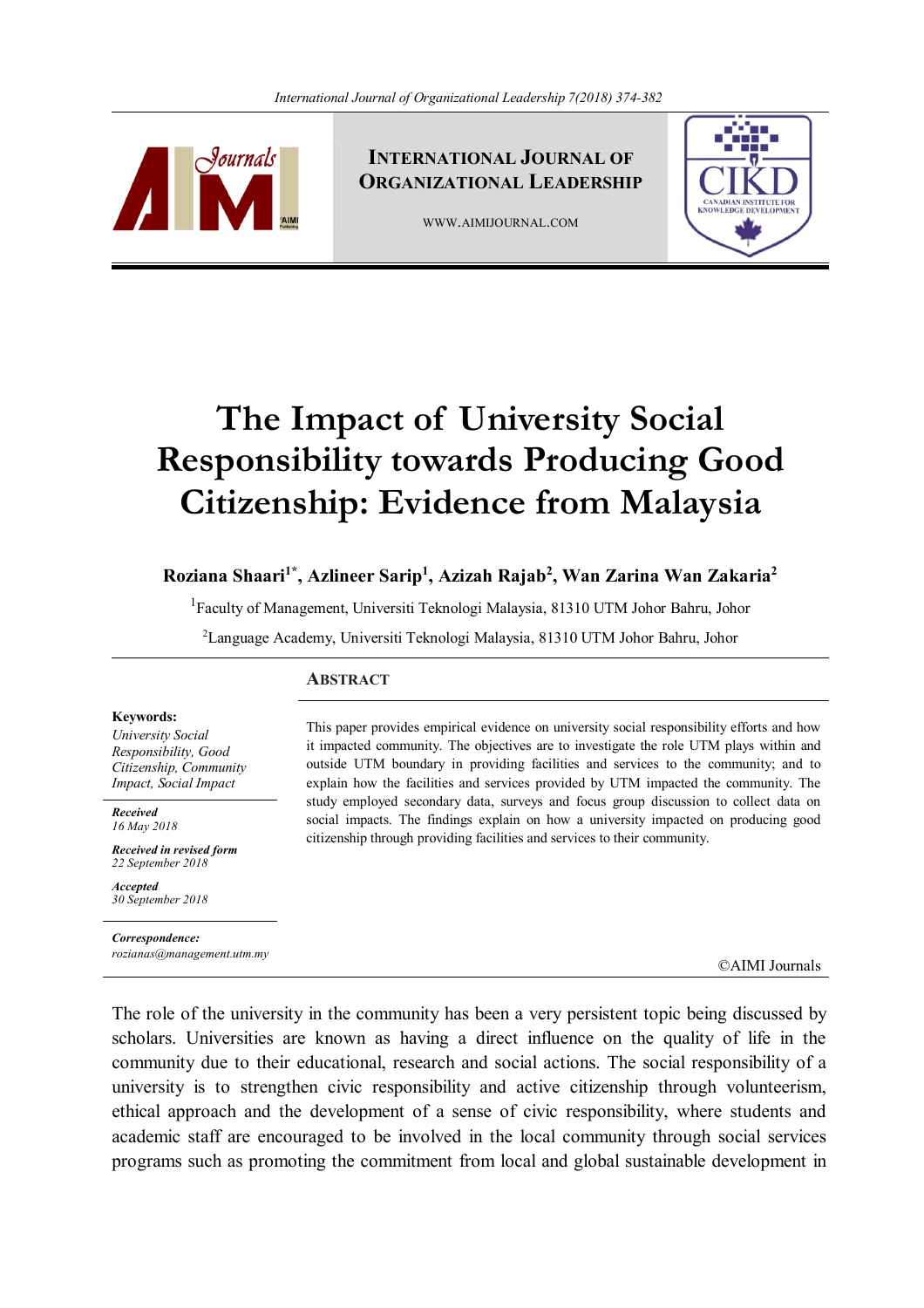the preservation of the environment. These could advocate a corporate identity of an institution or a university and can function as a powerful tool of competitive advantage.

# **Literature Review**

Numerous studies have proven that firm which supports socially responsible activities may generate towards positive association with a firm's performance (Mustafa, Othman, & Perumal, 2012). Therefore, companies are likely to gain competitive advantage by involving in good corporate citizenship (Lockwood, 2004). Intangible assets are said to become increasingly important in an organization and should be considered by all business which includes the reputation, brand equity as well as company values and also includes the human and intellectual capital. Similarly, universities as a distinctive kind of organization should develop social responsibility initiatives just like other organization as an approach to meet their stakeholder satisfaction (Vasilescu, Barna, Epure, & Baicu, 2010).

 The understanding of University Social Responsibility (USR) is considered initial as it differs in focus, extent and action of universities, for instance between community engagement or community service as shown in Table 1.

Table 1 *USR Framework*

| $0.91111$ and $0.016$                       |                                                                                                           |
|---------------------------------------------|-----------------------------------------------------------------------------------------------------------|
| University                                  | <b>USR Framework (focus)</b>                                                                              |
| University of Groningen (Netherlands)       | research-centred<br>approach (collaboration between the university and the city) – Knowledge Valorisation |
| Jagiellonian University, Krakow, Poland)    | community outreach and involve students in such activities.                                               |
| Teesside University                         | social inclusion e.g. supporting social events                                                            |
| Monash University                           | community outreach, building and development                                                              |
| Universiti Kebangsaan Malaysia              | Industry and community engagement – Community Consciousness Circle                                        |
| Universitat Politècnica de València (Spain) | Wellbeing of students                                                                                     |
|                                             |                                                                                                           |

 Universiti Teknologi Malaysia (UTM) is a leading innovation-driven entrepreneurial research university in engineering science and technology. It is located both in Kuala Lumpur, the capital city of Malaysia and Johor Bahru, the southern city in Iskandar Malaysia, which is a vibrant economic corridor in the south of Peninsular Malaysia. UTM has about 25,000 students and 3,600 academic students as resources to support for university's mission and vision. USR efforts in UTM nowadays could be considered as a critical success factor through concentrated effort and strong team spirit by the university community including its staff and students. Therefore, higher education administrations should direct more emphasis because they started to view the faculty development as a community service and outreach (Akdere & Egan, 2005). This is affirmed by Eyler (2002) that in enhancing the engagement among the university community, it needs diverse actions such as developing in service-learning courses and educations for citizenship as well as widening the faculty scholarship and service through encouraging community partnership. It is crucial for UTM to report their USR activities as it may improve their social responsibility towards their neighborhood. By doing this, it enables UTM to sustain and remain competitive as established research university. The University of Edinburgh for instance, promotes their USR through university websites to demonstrate how they contribute to the community. By promoting USR not only it demonstrates university's commitment to social responsibility practices, but gains public image and improve reputation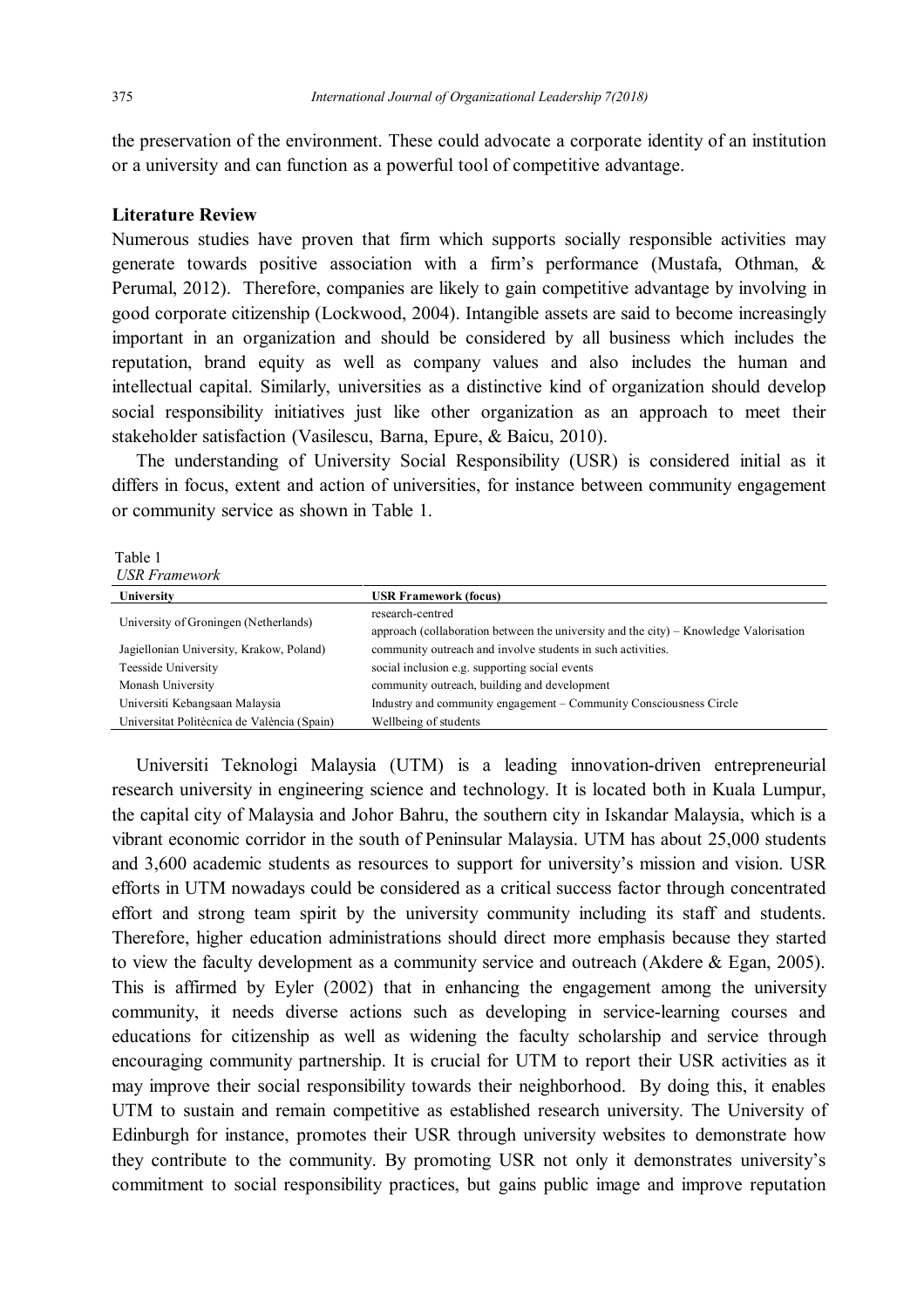(Chen, Nasongkhla, & Donaldson, 2015); for example, attracting additional sources of funding; enhanced institutional identity; increased research productivity and opportunities through new partnerships; and involvement of staff and students in the discovery and application process, thereby fostering the development of highly-valued workforce skills and practical knowledge (Cuthill, 2008). Unfortunately, UTM was claimed to have poor in considering publishing their USR activities as compared to other larger universities (Ahmad, 2012). Thus, our study contributes to provide empirical evidences on how UTM impacted community by providing various facilities and services. In particular, the objectives of the study are two fold namely (1) to investigate the role UTM plays within and outside UTM boundary in providing facilities and services to the community; and (2) to explain how the facilities and services provided by UTM impacted the community.

 USR ranking will drive a university forward and promote a positive image through social responsibility efforts. On the other hand, the active role played by the university is not only producing good citizenship, in fact, renewing civic responsibility among its members particularly students and staff who involve as volunteer. Thus, this is also considered as a decisive mission (Sawasdikosol, 2009). By volunteering engage at a *community* or *social* level, wellbeing and resilience level of the volunteers can boost up. The linkage between volunteering and "leading the good life" was discussed by Wilson and Musick (2000) who studied on the effects of volunteering support. Volunteering is not just fostering empathy feeling but interpersonal trust, toleration for others, and respect for the common good. The belief level in volunteers enables them to make a difference and enhance their personal efficacy. This process is not a natural instead it must be facilitated, and a university role is demanded to produce good citizenship for the future (P21 Partnership for 21st Century Learning, July 2014). In conjunction with this, for a university, some of the intended contribution such as providing services to community engagement and outreach, enhancement of national heritage in arts, religion and culture, and ensuring the well-being of the community are crucial (Asia-Europe Foundation's ASEM Education Hub (AEH) and the University of Innsbruck, June 2011).

 The scope of this research is focused on social impacts among communities or UTM neighbors. As supported by Jamillah (2012), university has important roles in not only preserving the environment but more importantly in increasing public responsiveness or awareness. Thus, all necessary steps must be carried out to improve the quality of life for all its employees and their families, students, faculties, the local and international communities as well as society at large. Research on social impact failed to reach common understanding or solid definition on what constitutes to the impact (CONCERTO, 2010). This is due to the fact that the definition relies heavily on the specific context and thus the various changes in the social environment and social well-being of a community contribute to the problem (Erickson, 2010). Table 2 presents some of the definition or measure on social impact.

Table 2

| Social Impact                                         |                                             |                                      |
|-------------------------------------------------------|---------------------------------------------|--------------------------------------|
| Community Centres South Australian (2013)             | Di Nucci and Spitzbart (2010)               | Vanclay $(2002)$                     |
| Participation, generic skills, personal development   | Degree of satisfaction                      | $\blacksquare$ People's way of life  |
| Extent of volunteerism, use and development of skills | Level of participation<br>Level of behavior | • Their culture<br>• Their community |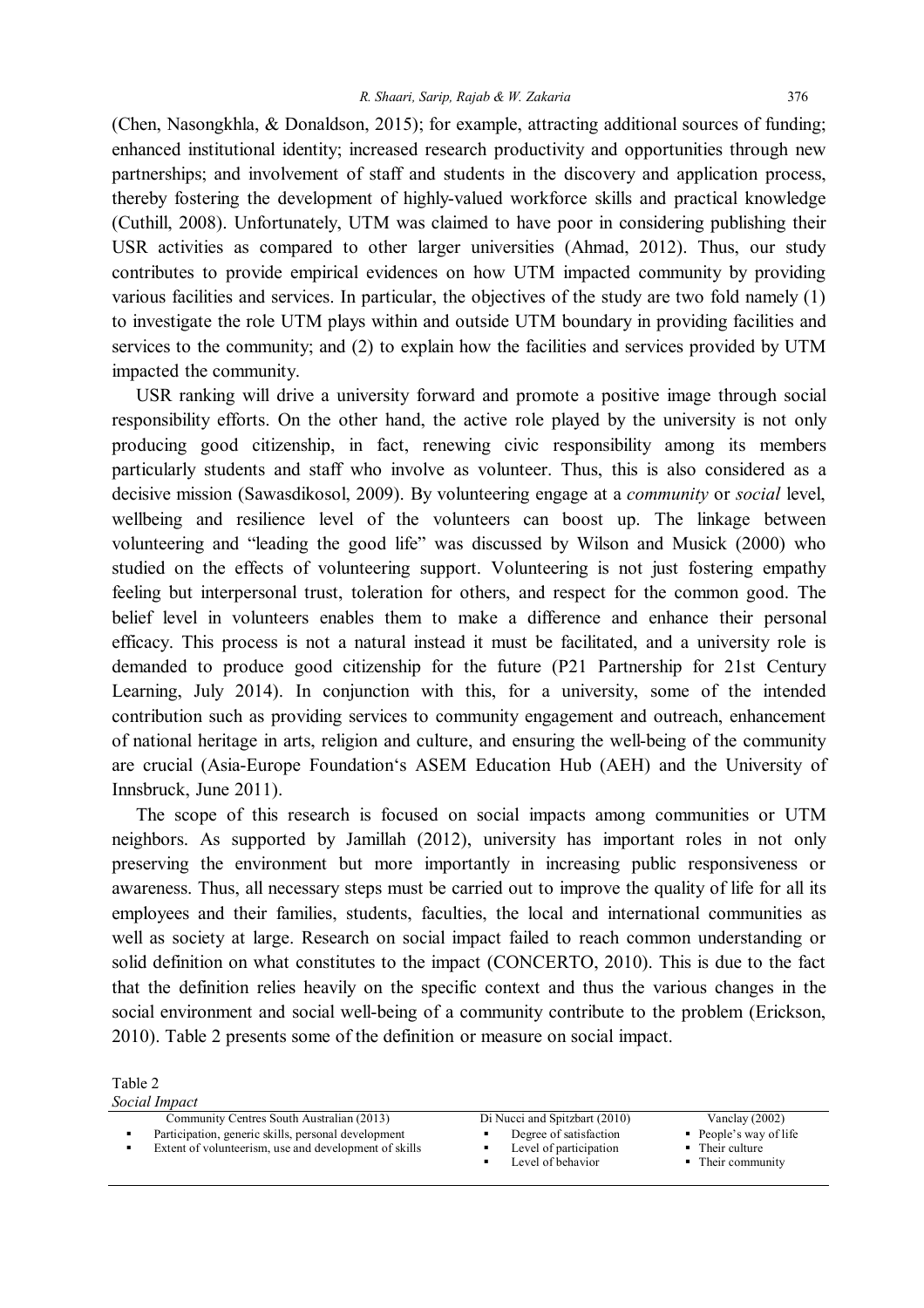In this research, we propose the social impacts to be measured based on Kurt Lewin's paradigm of learning (Schein, 1995). Learning is change, knowledge and also behavior. The changes are directed more towards reinforcement than to alteration of patterns of knowledge and behavior. More specifically, the impacts are measured based on Kirkpatrick's model of evaluation: reaction, learning, behavior and results. The community responses to using facilities/services or attending programs provided by the studied units are valued according to the suitability of the concept. How we adapt the concept into this study has also been discussed in the methodology. According to Kirkpatrick and Kirkpatrick (2006), there are 4 levels evaluation or measures. The first level is *reaction* – a measure of satisfaction; second is *learning* – a measure of learning (the resulting increase in knowledge or capability); third level is *behavior* – a measure of behavioral change (extent of behavior and capability improvement and implementation/application; and *results* level– a measure of results (the effects on the institutional environment resulting from the fellows' performance). The responses obtained through surveys and focus group discussion (FGD), can be mapped according to the 4 levels. This is a suitable approach to measure impact since research on service quality for instance, were also to measure respondents' reaction or perception on specific services or facilities (Berry, Parasuraman, & Zeithaml, 1994). The questions asked in service quality are consistent to *reaction*, *behavior* and *results*; i.e., 'the company employees give me prompt service'; I would positively recommend the …… to other people'; 'I am interested in trying …from another company' (Hellier, Geursen, Carr, & Rickard, 2003).

## **Methodology**

This study employs an explanatory research which uses several ways in explaining the objectives. Specifically, the sequential explanatory strategy was used to explain and interpret the results. The focus of the impact was emphasized on sports and leisure, health care, community engagement/voluntary works, capacity building and social/spiritual care. The providers of services/facilities included the Sports centre, Office of Asset and Development, Health centre, Institute of Bio-product (IBD), Centre for Community and Industry Network (CCIN), and Islamic centre. The first phase involved data gathering on archival record or report from 2008 until 2015. However, some of the data were incomplete due to unavailable record. The content analysis method was used for the first phase and data were coded according to their uniqueness as 'facilities' and 'services' entail distinctive characteristics according to various units or providers. The second phase involved surveys and interviews (through focus group discussion) to explore how UTM facilities and services, within and outside UTM boundary have impacted the users of facilities and the participants of program/services. For instance, the engagement of the community in IBD programs was measured according to their reaction and application, e.g., how they benefited or applied knowledge/skill gained from participating in wellness program conducted by IBD (see Table 2). Enumerators were appointed to assist in data collection for surveys. Some of the questionnaires were collected during event, carnivals, programs, the enumerators explained and made a brief to the questions and rateed the answers based on respondent's feedback. Data from surveys were analyzed by Statistics for Social Science (SPSS) version 16.0. Descriptive statistics such as mean, frequency and percentage were used to explain the level of reactions and perceptions. The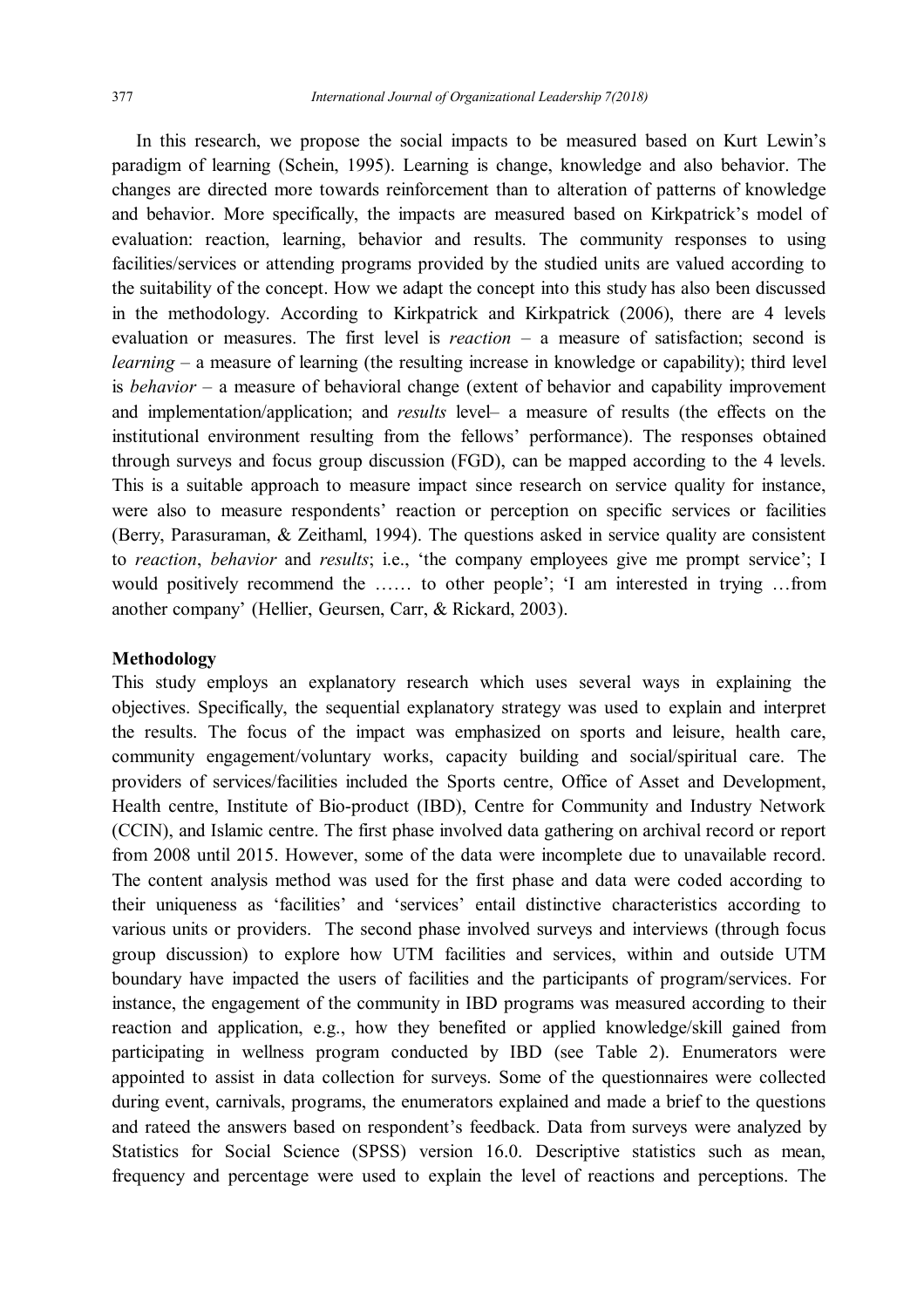findings of FGD were to support and explain the impact levels. As mentioned earlier, based on the assessment by Kirkpatricks and Kirkpatricks (2006), we adapted the model according to the research suitability and categorized the data into themes (Table 3).

| Table 3                                                                                      |                                                                      |                                                                                 |                                                                                                              |  |  |
|----------------------------------------------------------------------------------------------|----------------------------------------------------------------------|---------------------------------------------------------------------------------|--------------------------------------------------------------------------------------------------------------|--|--|
| Community Impact                                                                             |                                                                      |                                                                                 |                                                                                                              |  |  |
| <b>Reaction Level (1)</b>                                                                    | <b>Learning Level (2)</b>                                            | <b>Behavior Level (3)</b>                                                       | <b>Outcomes/Results Level (4)</b>                                                                            |  |  |
| Satisfaction in using facilities<br>Satisfaction in receiving<br>services/ attending program | Community capacity or<br>capability gained from<br>attending program | Behavioral changes<br>Contribution to others based on<br>what they have learned | Value to community<br>Improvement to quality of life<br>Greater life satisfaction<br>Higher community morale |  |  |
| <i>(facilities and services)</i>                                                             | (Services only)                                                      | <i>(facilities and services)</i>                                                | <i>(facilities and services)</i>                                                                             |  |  |

# **Findings and Discussion UTM Role in Social Responsibility**

The findings on UTM in USR through providing its facilities and services were depicted in Table 1. The massive number of users for sports and leisure indicated the impact. For example, the usage of sports facilities in 2014 illustrated more than 700,000 people/community volunteer time for sport. Whether it is for friendships, games or competition, fitness or pure love of the game, sport is important for UTM's community. Besides, it makes us healthier community, both physically and mentally, sport and leisure also helps to build community confidence and self-esteem and reduce social problem (Australian Sports Commission, 2015). This has brought the idea of interconnection between various forms of capacity building in order to achieve healthy and sustainable development. Among the indicators for sustainable development is protecting natural resources and enhancing the environment (Allin, 2007). 'Pursuing environmental excellence' is also considered as a part of a university social responsibility (Ahmad, 2012). In specific, UTM through its ecotourism program offers various leisure and recreational activities for members of the community. This includes recreational forest, deer park, lake, tropical garden, bird watching station, orchard, and the observatory. The archival data shown in Table 4 reported that these facilities have received visitors from various groups, including local communities, i.e., schools and government agencies. As a result, the natural resources within UTM have enabled the university to offer various outdoor activities for the community, such as camping, jungle trekking, horse riding and kayaking within the university area.

| Table 4                    |                                                                        |                            |               |
|----------------------------|------------------------------------------------------------------------|----------------------------|---------------|
| UTM's USR                  |                                                                        |                            |               |
| <b>Facilities/Services</b> |                                                                        | Facts                      | Year          |
| <b>Sports</b>              | Stadium users:<br>Swimming complex users:<br>Sports complex and others | 52,200<br>7,731<br>662,580 | 2014          |
| Leisure                    | <b>Visitors</b>                                                        | 18,039                     | 2015          |
| Health care                | <b>Visitors</b>                                                        | 24,480                     | $2009 - 2013$ |
| Voluntary program          | Volunteering hours:<br>Volunteers:<br>Volunteering projects:           | 23,188<br>5,096<br>111     | $2008 - 2014$ |
| Capacity building          | Programs                                                               | 17                         | $2009 - 2011$ |
| Social and Spiritual       | Programs                                                               | 67                         | $2010 - 2014$ |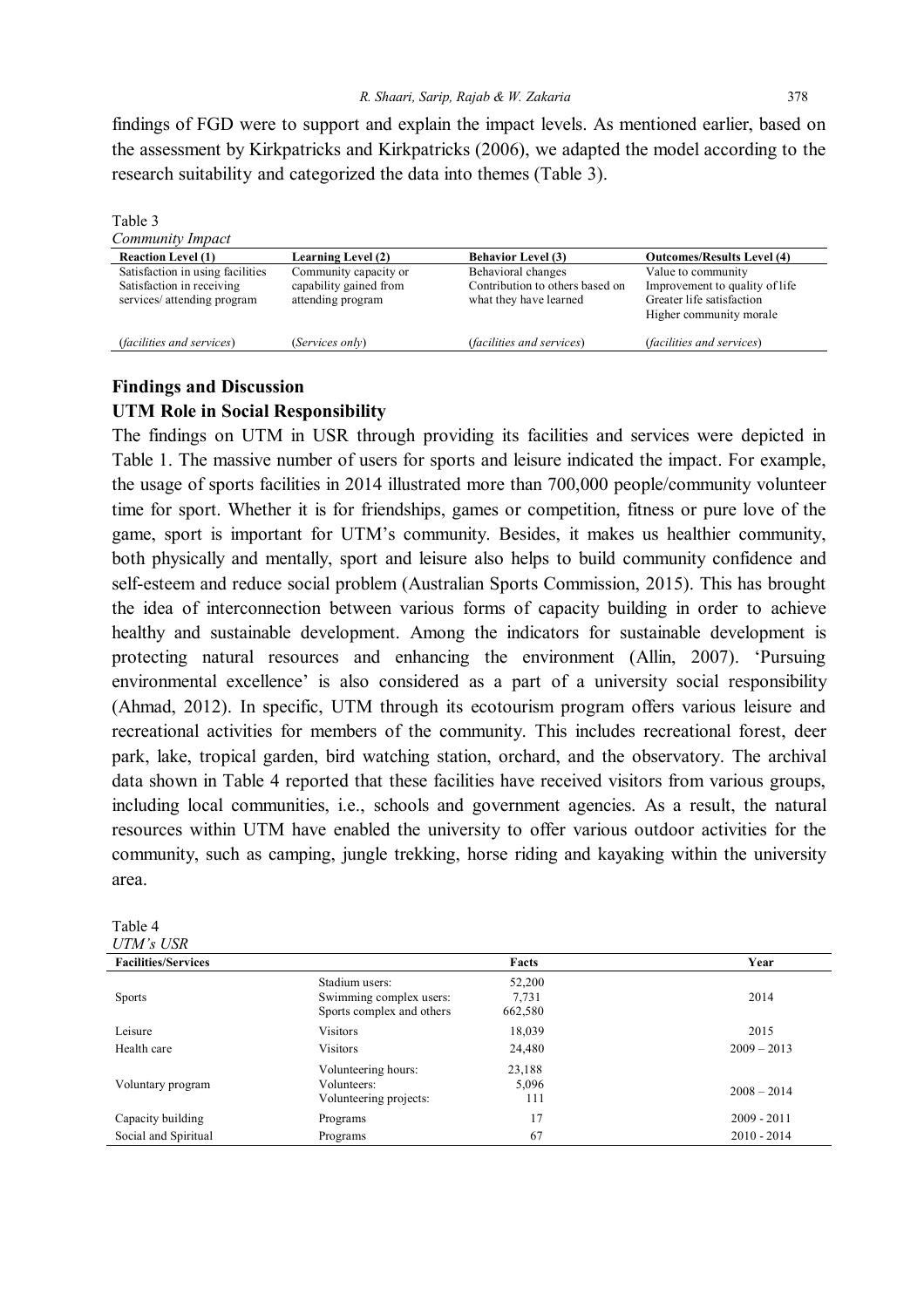It can be said that the main role played by the UTM as neighbor to the surrounding community is to build and strengthen the knowledge, skills, competencies and the abilities of the communities either through the organization of both its academic or non-academic activities (e.g. student volunteering activities and community-based training programs). For example, UTM, through Islamic Centre has played an invaluable role in disseminating Islamic knowledge to the Muslim community. From 2010 to 2014, more than 60 programs have been conducted by the center.

 Another aspect of good citizenship displayed by UTM is through the Centre for Community and Industry Network (CCIN). This centre, which focuses on university-community engagement has promoted voluntarism among its internal community, i.e., staff and students through outreach programs, community-based participatory research. About 5000 staff and students were involved in volunteering projects and spent about more than 20,000 hours. According to Serap and Eker (2007) such effort not only benefits the community but also contributes to enhance corporate image and reputation. The data also suggest the university impact towards social benefits (Community Centres South Australian, 2013) as well as social capital formation (Skinner, Zakus, & Cowell, 2008).

## **Perception of UTM's Social Impact**

Respondents were generally asked a few questions through survey on how UTM has impacted community through the provision of facilities and programs. There were 150 participants in this survey (Table 5). The respondents represent public, who majority of them was Malay. Most of them were UTM neighbors, living within 5 km radius from UTM (44.7%).

| Table 5<br>Demographic Profile |               |                |      |
|--------------------------------|---------------|----------------|------|
| Gender                         | Male          | 65             | 43.3 |
| $(N=150)$                      | Female        | 85             | 56.7 |
| Race                           | Malay         | 148            | 98.7 |
| $(N=150)$                      | Chinese       | $\overline{c}$ | 1.3  |
|                                | Less than 5km | 67             | 44.7 |
|                                | $5-10km$      | 20             | 13.3 |
|                                | $11 - 20$ km  | 6              | 4.0  |
| <b>Distance</b><br>$(N=121)$   | $21 - 30$ km  | 3              | 2.0  |
|                                | $31 - 40$ km  |                | .7   |
|                                | $41 - 50$ km  | 5              | 3.3  |
|                                | Above 50 km   | 19             | 12.7 |

 Findings showed that the majority (91.7%) of respondents were proud with UTM existence within their neighborhood (Figure 1). They perceived that UTM has positively affected (90.6%) community such as income improvement, social status and education level. Indeed, issues such as social problem, traffic, parking, expensive housing rental were minor issues (27.1%). Although almost half (46.3%) of the respondents perceived that UTM has played its roles in contributing to social and economic development of neighborhood area, they wanted UTM to further play its roles (83.9%).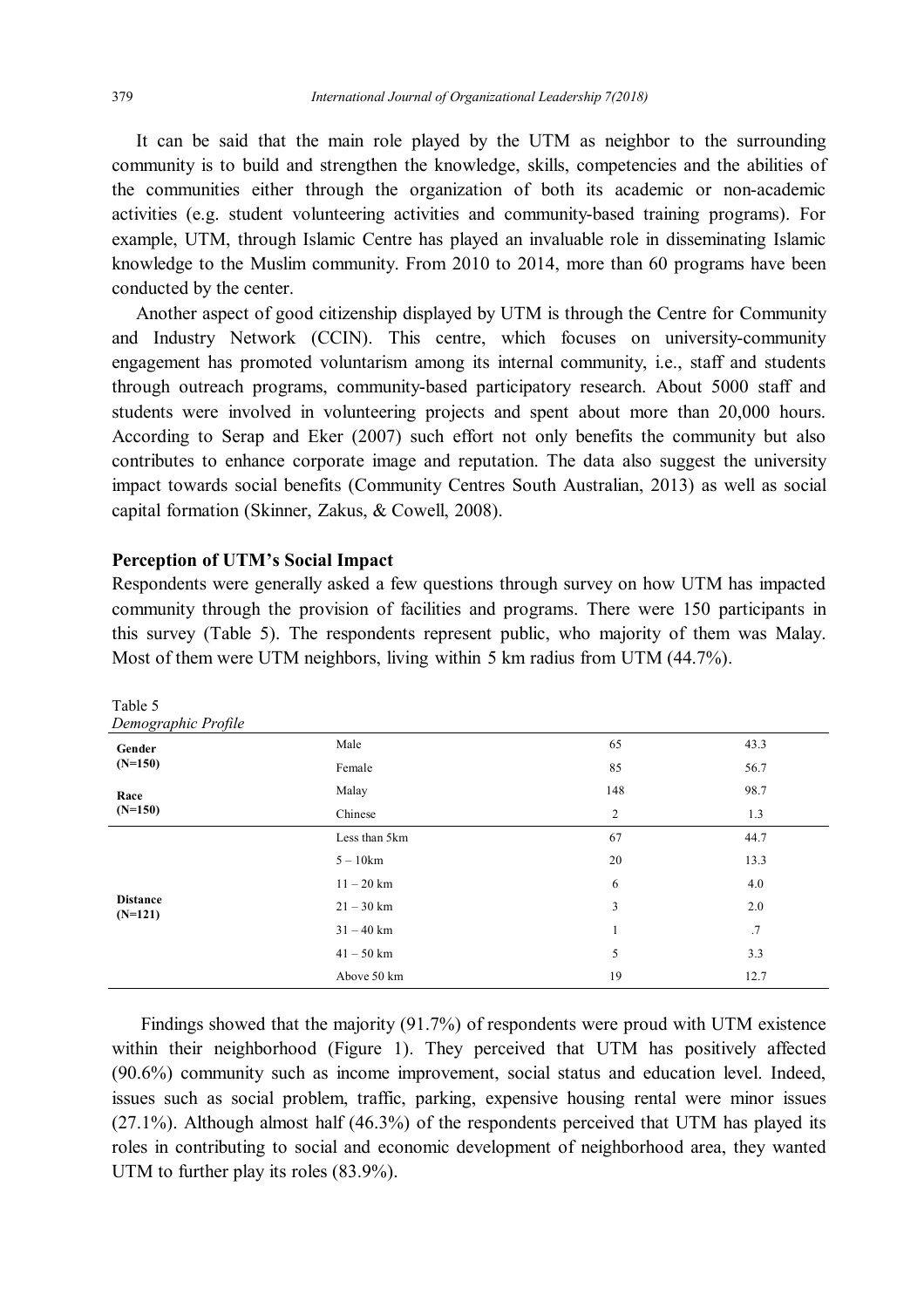

*Figure 1.* Findings on perception  $\frac{0}{0}$ 

 The findings from FGD revealed how UTM impact community in nurturing good citizenship. About 20 participants from public were involved to share their experience in using facilities and services. Participants considered UTM facilities valuable and significant to them. They mentioned 'feasible', 'quality', 'full resources', 'good facilities', 'strategic (location)', and 'one-stop-centre' when describing UTM facilities and services. Examples of some responses are shown as follows:

*We chose UTM Islamic centre facilities due to its feasibility and quality of the facilities to support our program.*

*Unlike other institutions like XXX and YYY, the logistic is good and easily accessible by outsiders*

*We are attracted to do business in UTM because of the strategic location and business network. I would recommend UTM due to its easy access and short distance to our community.*

*I agree that the location is easy and strategic. Indeed, the facilities could be considered as a one-stop-centre.*

 According to Allin (2007), the terms well-being, quality of life, happiness, life satisfaction and welfare are often used interchangeably. It is important to note that UTM impact towards societal well-being is not easily identified; as 'changes in societal well-being might intuitively be rather slow to take effect' (Allin, 2007, p. 49).

*I do self-reflection from the knowledge gained in the 'tasawur' class to clean my heart. One of the things I did was to forgive others and seek forgiveness for my mistakes.*

*I would share knowledge that I gained from the programs with my colleagues at work.*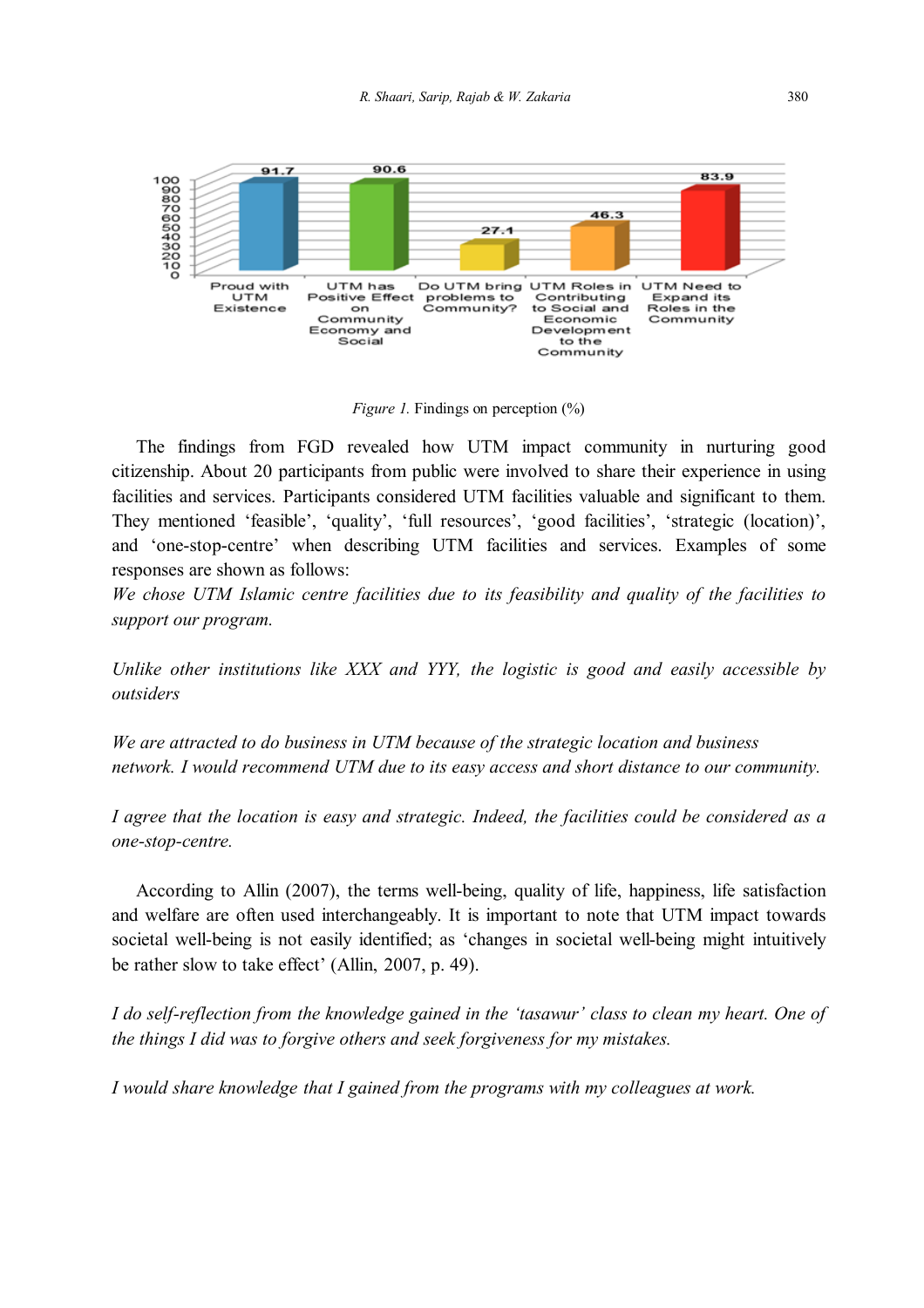#### **Conclusion**

The findings of this study indicated that UTM has well contributed to 'social capital formation' by engaging with the community – UTM neighbor through its facilities, services and programs conducted. The data from this study has established evidences that UTM facilities and services, as well as programs conducted has benefited all levels of community either in terms of capacity building, community empowerment, promoting a sustainable lifestyle and good citizenship and providing affordable facilities. 'Social impact' is also evident from the data whereby the programs conducted by UTM through its facilities and services has altered the ways in which the community  $-$  UTM neighbor  $-$  live, work, and play.

## **Acknowledgment**

This study was supported by the following grant sponsor; Universiti Teknologi Malaysia (UTM) Flagship Funding, Vote No. Q.J130000.2429.02G60.

## **References**

- Ahmad, J. (2012). Can a university act as a corporate social responsibility (CSR) driver? An analysis*. Social Responsibility Journal, 8*(1), 77–86.
- Akdere, M., & Egan, T. M. (2005). *Higher education-community partnerships: An HRD perspective.* Paper presented at the International Conference of Academy of Human Resource Development, Bowling Green, OH.
- Allin, P. (2007). Measuring societal wellbeing. *Economic and Labour Market Review, 1*(10), 46–52
- Asia-Europe Foundation's ASEM Education Hub (AEH) and the University of Innsbruck (June 2011). Report of the Knowledge Society: Universities and Their Social Responsibilities. Retrieved from https://www.asef.org/images/docs/2nd%20Asia-Europe%20Education%20Workshop\_Draft%20Report.pdf
- Australian Sports Commission. (2015). *Annual report* 2014-2015. Retrieved from: https://www.ausport.gov.au/\_\_data/assets/pdf\_file/0006/611358/CORP\_33957\_Annual\_Report\_2014-15\_final.pdf
- Berry, L. L., Parasuraman, A., & Zeithaml, V. A. (1994). Improving service quality in America: lessons learned. *Academy of Management Executive, 8*(2), 32–52.
- Cuthill, M. (2008). A quality framework for university engagement in Australia. *The International Journal of Public Participation, 2*(2), 25–41.
- Community Centres South Australian. (2013). *A report on economic and social impact study: community and neighbourhood centres sector*. Adelaide: Centre for Economic Studies. Retrieved from https://www.communitycentressa.asn.au/documents/item/174
- CONCERTO. (2010). *Socio-economic impact assessment report*. Retrieved from http://concerto.eu/concerto/concerto-sites-aprojects/sites-con-sites/sites-con-sites-search-by-name/sites-ecocity-helsingborg.html
- Erickson, M. S. (2010). *Investigating community impacts of a university outreach program through lens of service-learning and community engagement* (Unpublished doctoral thesis). Retrieved from Digital Repository @ Iowa State University Database.
- Eyler, J. (2002). Reflection: linking service and learning–linking students and communities. *Journal of Social Issues, 58*, 517– 534.
- Hellier, P. K., Geursen, G. M., Carr, R. A., & Rickard, J. A. (2003). Customer repurchase intention: A general structural equation model. *European Journal of Marketing, 37*(11), 1762–1800.
- Ahmad, J. (2012). Can a university act as a corporate social responsibility (CSR) driver? An analysis. *Social Responsibility Journal, 8*(1), 77–86.
- Kirkpatrick, D. L., & Kirkpatrick, J. D. (2006). *Evaluating training programs*. San Francisco: Berrett-Koehler.
- Lockwood, N. R. (2004). *Corporate social responsibility: HR's leadership role.* Indiana University: Society for Human Resource Management. Retrived from http://www.shrm.org. Research/quarterly/1204RQuart\_essay. asp.
- Mustafa, S. A., Othman, A. R., & Perumal, S. (2012). Corporate social responsibility and company performance in the Malaysian context. *Procedia - Social and Behavioral Sciences, 65*(0), 897–905.